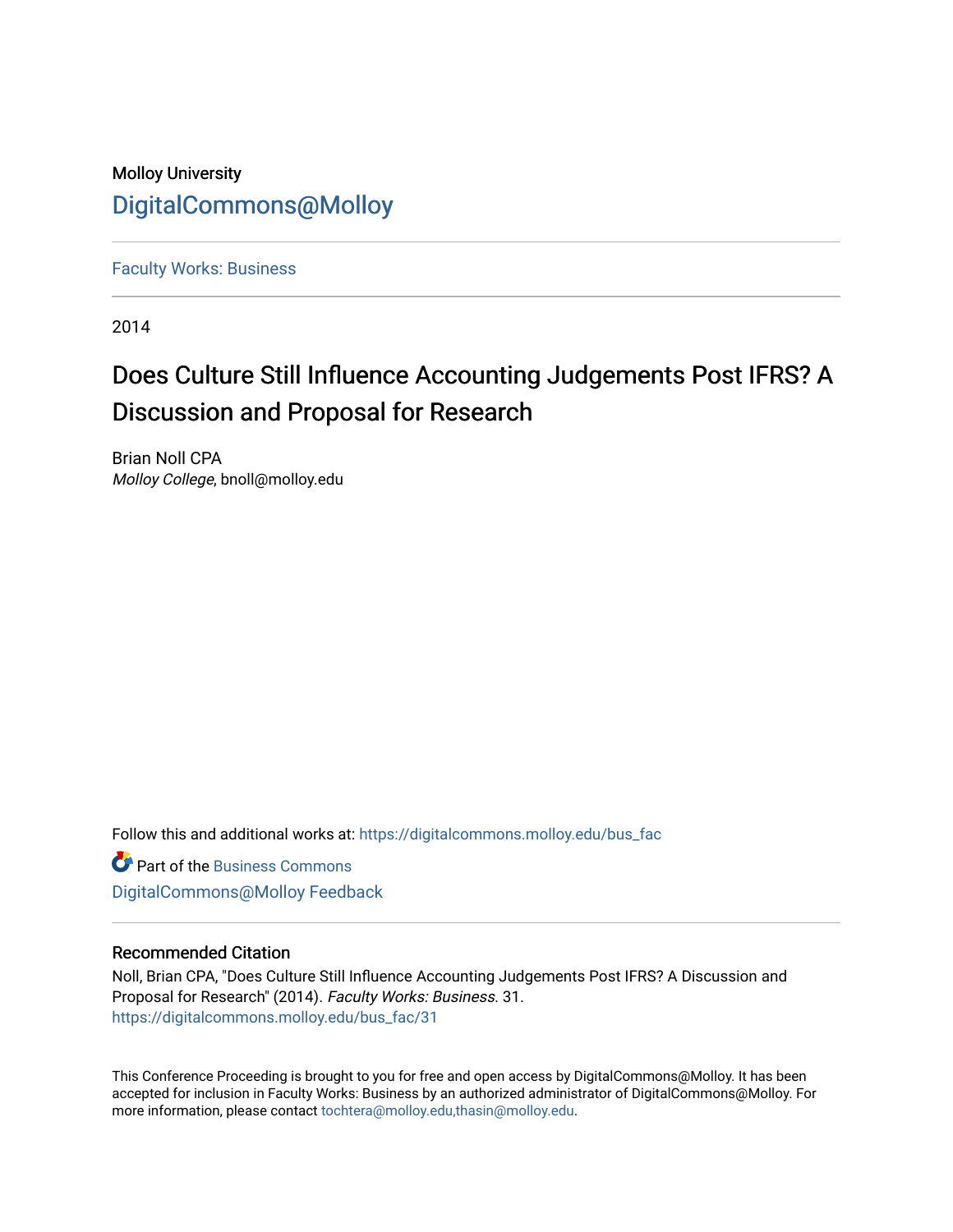## **Does Culture Still Influence Accounting Judgments Post IFRS? A Discussion and Proposal for Research**

**Brian Noll**  Division of Business Molloy College 1000 Hempstead Avenue Rockville Centre, NY USA 11530 (516) 678-5000 X 6979 bnoll@molloy.edu

#### *ABSTRACT*

The paper considers how culture may influence the financial accounting judgments made by firms post convergence to International Financial Reporting Standards (IFRS). The cultural framework established by Hofstede (1980) and accounting values developed by Gray (1988) will provide the theoretical framework in the proposed examination of differences in culture and accounting values between Anglo and Latin American nations. This proposed research provides a framework towards the understanding and prediction of the role and influence of culture in contemporary international accounting and financial reporting as well as need to address culture if IFRS is to be successful.

#### **Keywords**

Culture, accounting, property, plant, and equipment, intangible assets, research and development, development, International Financial Reporting Standards (IFRS).

#### **1. INTRODUCTION**

The number of countries that require or allow the use of International Financial Reporting Standards (IFRS) developed by the International Accounting Standards Board (IASB) continues to grow and many other countries plan to adopt or converge to IFRS in the near future. The primary goal of IFRS is to provide a set of global accounting standards in which the comparability and consistency of the financial reporting between companies throughout the world will be harmonized. One of the key changes for countries adopting IFRS is the ability to have choice in the accounting policy to measure property, plant, and equipment (International Accounting Standard (IAS 16)), intangible assets (IAS 38), investment properties held (IAS 40), and research and development costs (IAS 38). Upon adoption of IFRS, firms can either value assets using the cost or what is referred to as the revaluation model. The revaluation model permits the continual valuation of assets at fair market value in addition to a one-time option to revalue these assets. IFRS also permits the capitalization of certain research and development costs as opposed to their expensing per IAS 38.

Culture can be considered a significant factor in the accounting practices of a country. Violet (1983) argues that accounting is determined by culture. Violet (1983) also claimed that the success of international accounting standards would be impeded by cultural differences. Hofstede (1987) claims that the inconsistency in accounting between countries is the result of culture rather than technical issues. This paper considers that culture will influence the decisions made in the selection of accounting methods for property, plant and equipment (PPE), investment assets, intangible assets, and research and development. This proposed research will attempt to examine the theories developed by Hofstede (1980) and Gray (1988) in the study of the relevance of culture on accounting values. This research proposal will attempt to provide a better understanding and prediction of the role and influence of culture in contemporary international accounting and financial reporting. In addition, this research will provide insight of the need to address culture if IFRS is to be successful in its goal to provide comparable and consistent accounting between firms located throughout the world.

#### **2. HOFSTEDE'S CULTURAL FRAMEWORK AND GRAY'S MODEL**

Culture can have a significant influence on the accounting practices of a country. Hofstede's (1980) research on culture represents the most extensive research on national culture. Hofstede (1980) defines culture as the "collective programming of the mind which distinguishes the members of one human group from another". Hofstede (1980) performed attitude surveys on more than 116,000 individuals from 67 different countries and found that the differences between individuals were due to individual's country of origin rather than level of education, gender, age, position held with the company, etc. Hofstede's study provides quantitative measures of cultural dimensions for each country in the study. Hofstede identified four cultural dimensions with positioning of over 40 countries/geographic areas. These four dimensions developed by Hofstede (1980) were:

- 1. *Individualism versus Collectivism*: Individualism is the preference of individuals to stress care for themselves or their immediate family members. Collectivism refers to individuals working as a cohesive group or organization. These preferences relate to the self concept of "I versus we".
- 2. *Power distance (Large versus small*): the extent to which members of a society accept that power in institutions is distributed equally. Large power distance societies accept a hierarchical order that needs no justification. Small power distance societies strive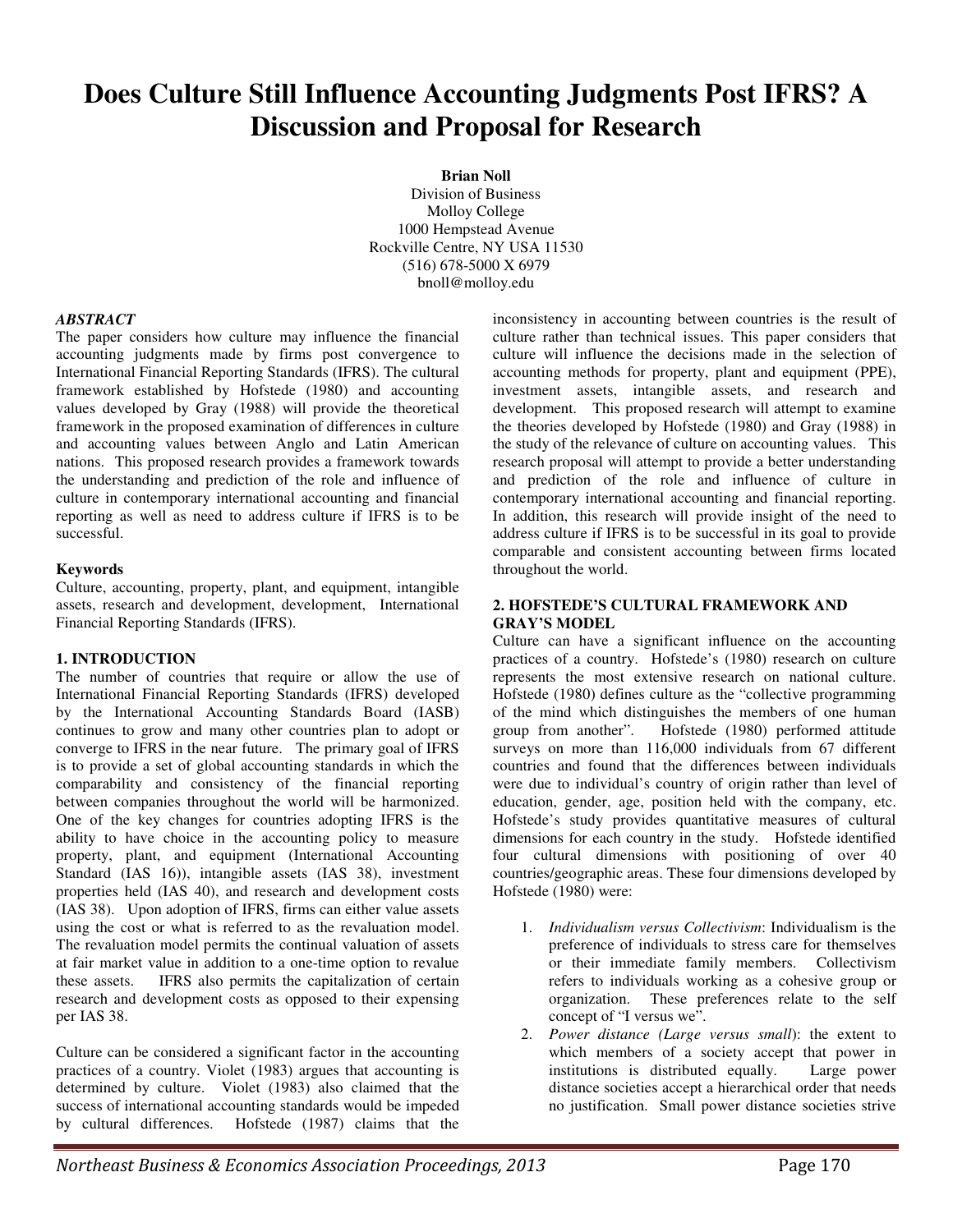for power equalization and demand justification for power inequalities.

- 3. *Uncertainty avoidance (Strong versus weak*): the degree to which members of a society are uncomfortable with uncertainty and ambiguity.
- 4. *Masculinity versus Femininity*: Masculinity refers to the preference in a society for achievement, heroism, assertiveness, and success. Femininity is the preference for relationships, modesty, and the quality of life.

Gray (1988) is well known in the rese arch of accounting through his development of the theory of how culture can impact on the accounting values of a country. Gray (1988) developed a theoretical framework and a set of hypotheses that linked accounting attitudes based on the cross cultural work of Hofstede (1980). Gray (1988) extends Hofstede's (1980) framework by providing a model that overlay the accounting values and systems to the societal values and norms of each country.

The four dimensions of "accounting values" developed by Gray (1988) are as follows:

- 1. *Professionalism versus statutory control*-the preference for the exercise of individual judgment as opposed to legal requirements and statutory control. Gray hypothesized that the higher that a country ranks in terms of individualism and the lower it ranks in uncertainty avoidance and power distance, then the higher it is to rank highly in terms of professionalism.
- 2. *Uniformity versus flexibility* the preference for enforcement of uniform accounting practices between companies and in the use of these consistent practices as opposed to flexibility in the use of these principles. The higher a country ranks in terms of uncertainty avoidance and power distance and the lower it ranks in terms of individualism then the more likely it is to rank highly in terms of uniformity.
- 3. *Conservatism versus optimism* the preference for a cautious approach as opposed to a more risk taking, optimistic approach. The higher a country ranks in terms of uncertainty avoidance and the lower in terms of individualism and masculinity then the more likely it is to rank highly in terms of conservatism.
- 4. *Secrecy versus transparency* the preference for confidentiality and restriction of disclosure of information as opposed to the more transparent and open approach. The higher a county ranks in terms of uncertainty avoidance and power distance and the lower it ranks in terms of individualism and masculinity then the more likely it is to rank in terms of secrecy.

The following are Gray's hypotheses:

*1. Hypothesis 1:* the higher a country ranks in terms of individualism, the lower it ranks in terms of uncertainty avoidance and power distance and the more likely it is to rank highly in terms of professionalism.

- *2. Hypothesis 2:* the higher the country ranks in terms of uncertainty avoidance and power distance and the lower it ranks in terms of individualism then the more likely it will rank in uniformity.
- *3. Hypothesis 3:* the higher a country ranks in terms of uncertainty avoidance and the lower it ranks in terms of individualism and masculinity then the more likely it is to rank highly in terms of conservatism.
- *4. Hypothesis 4:* The higher the country ranks in terms of uncertainty avoidance and power distance and the lower it ranks in terms of individualism and masculinity then the more likely it is to rank highly in terms of secrecy.

Gray (1988) suggests that accounting values most relevant to measurement practices used and to the extent of disclosure are strongly linked to the conservatism and secrecy dimensions. Gray (1988) hypothesized that the most important societal values developed by Hofstede (1980) on the accounting values of a culture were uncertainty avoidance and individualism. Lesser important societal values impacting accounting values were the dimensions of power distance and masculinity. It should be noted that Gray (1988) did not empirically test his hypotheses of how these cultural characteristics are related to these proposed accounting values.

As Gray (1988) predicts measurement practices and the extent of disclosure being strongly linked to conservatism/optimism and secrecy/transparency, these two dimensions may be combined in order to classify the clusters of countries that were formulated by Hostede (1980).

#### **3. LITERATURE TESTING HOFSTEDE (1980) CULTURAL DEMENSIONS TO GRAY'S (1988) ACCOUNTING VALUES OF CONSERVATISM AND SECRECY**

As this research proposal relates to accounting judgments in the valuation of assets, the literature review testing the theoretical framework of Hofstede (1980) and Gray (1988) will focus on the accounting practices of measurement and information disclosure. Gray's (1988) Hypothesis #3 and #4 will therefore be the focus of the literature review as well as the proposal for future research. As such, the relationships between the cultural values of individualism, power distance, uncertainty avoidance, and masculinity and their influence of the accounting values of conservatism and secrecy will be the focus of this research proposal.

Eddie (1990) was first to empirically study the influence of culture on accounting values. Eddie (1990) finds evidence to support all four of Gray's (1988) hypotheses in his study of thirteen Asian-pacific countries. However, Eddie's (1990) use of accounting value constructs were not rigorous and had no independent validation as the dependent variable utilized were scores calculated by the author from unidentified data sources. Therefore the study can be considered weak.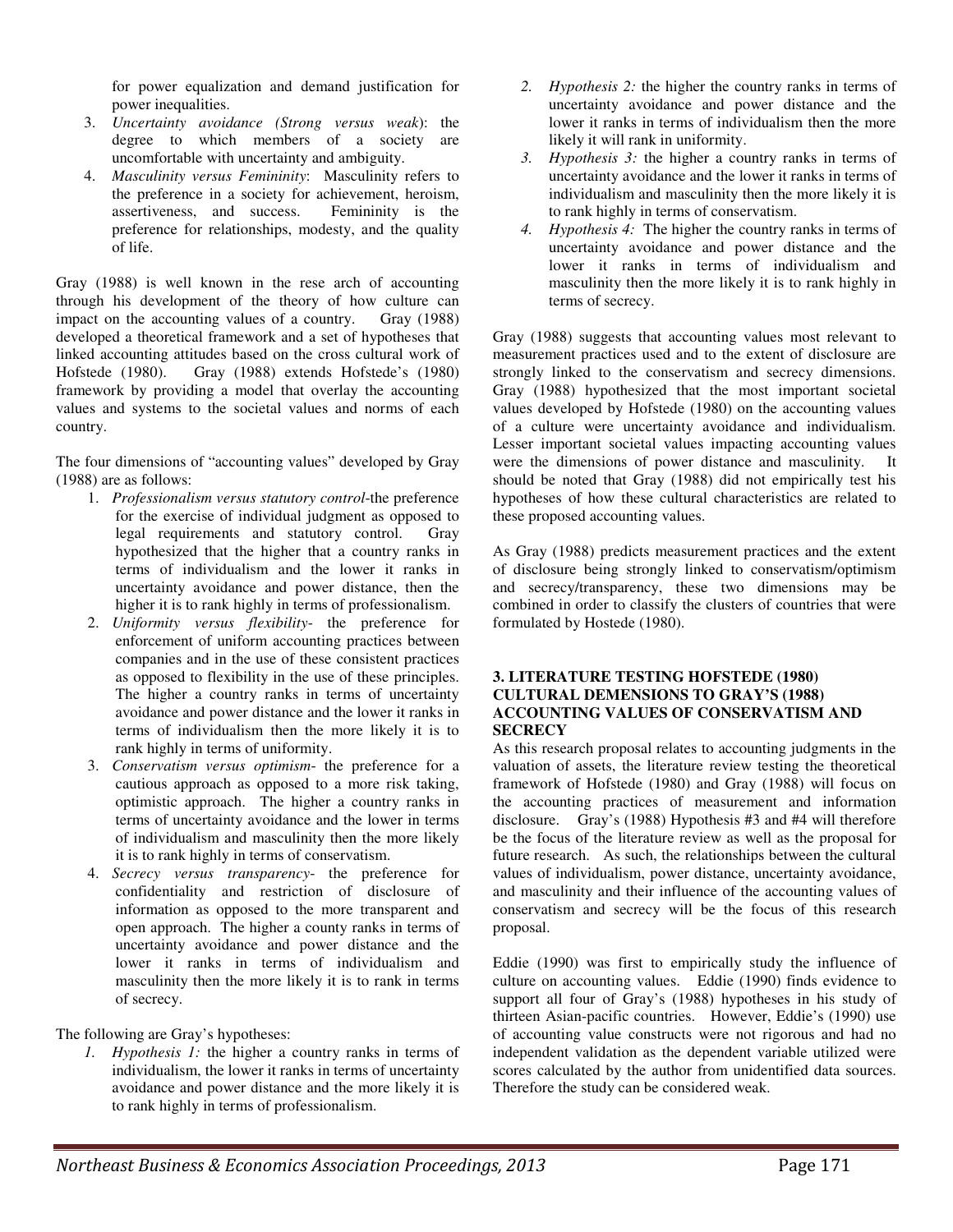There have been several studies testing Gray's (1988) Hypotheses #3 in the relationship of the accounting values of conservatism/optimism to the cultural values of individualism, uncertainty avoidance, and masculinity. Salter and Niswander (1995) utilize data from 29 countries and find significant correlations between 6 of 13 relationships that Gray (1988) hypothesized, suggesting that some aspects of Gray's theory was invalid. Salter and Niswander (1995) find significant explanatory power in finding that conservatism is positively related to uncertainty avoidance and negatively related to masculinity. Doupnik and Richter (2004), Doupnik and Riccio (2006), and Schultz and Lopez (2001) all find that that conservatism is positively correlated to uncertainty avoidance and negatively correlated to masculinity. Tsakumis (2007) does not find support of Gray's hypothesis of conservatism relating to uncertainty avoidance, individualism, and masculinity in his study that finds that Greek accountants are more conservative than US accountants. Based on review of the literature, this research proposal expects the following relationships in regard to conservatism:

**Country** 

|  |  | Cluster UA IND MA Gray hypothesis result    |
|--|--|---------------------------------------------|
|  |  | LA High Low Low = High on Conservatism      |
|  |  | Anglo Low High High $=$ Low on Conservatism |

Abbreviations:

LA Latin America UA Uncertainty Avoidance IND Individualism MA Masculinity

There have been several studies testing Gray's (1988) hypothesis # 4 in the relationship of the accounting value of secrecy/transparency to the cultural values of individualism, power distance, uncertainty avoidance, and masculinity. Jaggi (1975) was first to examine the impact of culture on the extent of financial disclosures. Salter and Niswander (1995) find significant evidence in finding that secrecy to be positively related to uncertainty avoidance and negatively related to masculinity. Gray and Vint (1995) studied 27 countries and found correlations that supported all of Gray's (1988) hypotheses in regard to secrecy. Zareski (1996) studied 7 countries and finds support for secrecy related to individualism, uncertainty avoidance, and masculinity. However Zareski's (1996) study finds that power distance is significant but in the opposite direction that Gray (1988) predicts. Doupnik and Riccio (2006) study Brazilian and US accountants and find that Brazilian accountants are least likely to provide disclosure of an item as opposed to US accountants. Jaggi and Low (2000) find support for Gray's hypothesis on individualism and secrecy. Wingate (1997) studied 39 countries and finds support of Gray's hypothesis relating individualism and uncertainty avoidance. Hope (2003) studied 39 countries and finds support for Gray's (1988) hypothesis relating individualism and uncertainty avoidance; provided individualism and uncertainty avoidance are included in the model. Hope (2003) finds masculinity to be strongly negatively correlated to secrecy, however does not find significant correlations of power distance and uncertainty avoidance in relation to secrecy. Tsakumis (2007) finds that Greek accountants are less likely to disclose both contingent assets and liabilities as opposed to US accountants. Based on the review of the literature, this research proposal expects the following relationships in regard to secrecy:

Country

| IND<br>UA.<br>- PD<br>Cluster<br>High $High Low = High on Secretary$<br>LA.<br>Low High $=$ Low on Secrecy<br>Anglo<br>Low | $       -$ |  |                        |
|----------------------------------------------------------------------------------------------------------------------------|------------|--|------------------------|
|                                                                                                                            |            |  | Gray hypothesis result |
|                                                                                                                            |            |  |                        |

Abbreviations:

LA Latin America UA Uncertainty Avoidance PD Power Distance IND Individualism

#### **4. PROPOSAL FOR RESEARCH**

This research proposes the use of cultural values of Latin American and Anglo countries that have been quantitatively developed by Hofstede (1980) as independent variables. The accounting values of conservatism/optimism and secrecy/transparency will be the research's dependent variables. These dependent variables will be measured by the frequency and magnitude of the firm's revaluations of the property, plant, and equipment, intangible assets, and the capitalization versus expensing of research and development costs in conjunction with the breadth of disclosures relating to their accounting treatment. The purpose of this research proposal is to gain a better understanding of the role and influence of culture in contemporary international accounting and financial reporting under IFRS as well as the need to address culture if IFRS is to be successful.

#### **REFERENCES**

Doupnik, T.S. and Richter, M. (2004). The Impact of Culture on the Interpretation of "In Context" Verbal Probability Expressions. *Journal of International Accounting Research*, 3, 1-20.

Doupnik, T.S. and Riccio, E.L. (2006). The Influence of Conservatism and Secrecy on the Interpretation of Verbal Probability Expressions in the Anglo and Latin Cultural Areas. *The International Journal of Accounting*, Vol 41, 237-261

Eddie, I. A. (1990). Asian Pacific Culture Values and Accounting Systems, *Asian Pacific Management Forum*,16, 22- 30.

Gray, S.J. (1988). Towards a Theory of Cultural Influence on the Development of Accounting Systems Internationally. *Abacus*, 1-15.

Gray, S.J. and Vint, H.M. (1995). The Impact of Culture on Accounting Disclosures: Some International Evidence. *Asia-Pacific Journal of Accounting*, 2, 33-43.

Hofstede, G. (1980). *Cultures Consequences.* (Sage Publications, Beverly Hills, CA).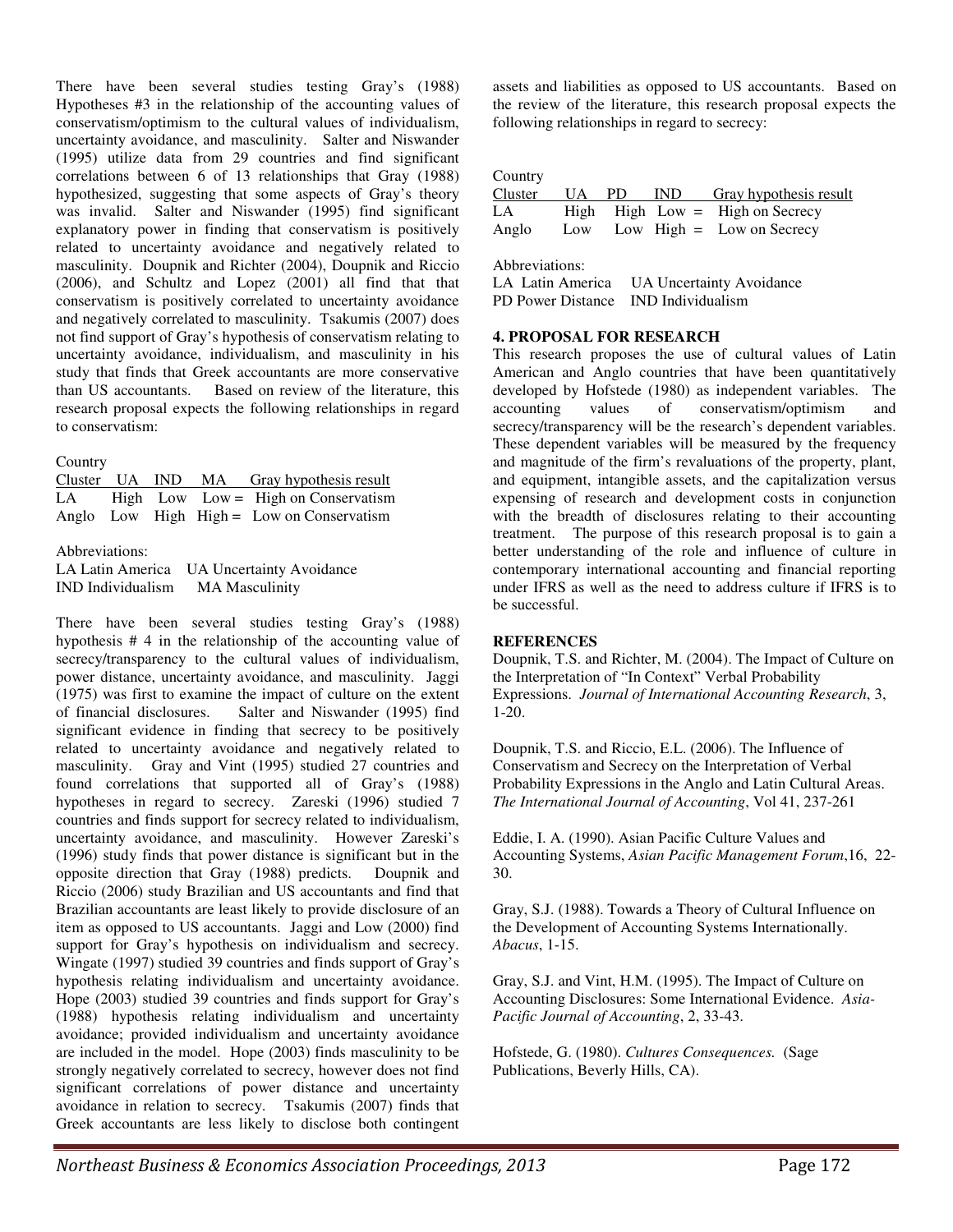Hofstede, G. (1987). The Cultural Context of Accounting. Cushing B, Accounting and Culture. Sarasota Florida: *American Accounting Association*, 1-11.

Hope, O.K. (2003). Firm Level Disclosures and the Relative Roles of Culture and Legal Origin. *Journal of International Financial Management and Accounting*, 35 (4), 495-519.

Jaggi, B.L. (1975). The Impact of Cultural Environment on Financial Disclosures. *International Journal of Accounting*. 75- 84.

Jaggi, B. and Low, P.Y. (2000). Impact of Culture, Market Forces, and Legal System on Financial Disclosures. *The International Journal of Accounting*, 35(4), 495-519.

Salter, S. B. and Niswander, F. (1995). Cultural Influence on the Development of Accounting Systems Internationally: A Test of Gray's (1988) Theory. *Journal of International Business Studies,* 26, 2, 379-397.

Schultz, J.J. and Lopez, T. J. (2001). The Impact of National Influence on Accounting Estimates: Implications for International Accounting Standard Setters. *The International Journal of Accounting*, 36, 3, 271-290.

Tsakumis, T. G. (2007). The Influence of Culture on Accountant's Application of Financial Reporting Rules. *Abacus*, 43, 1, 27-44.

Violet, W.J. (1983). The Development of International Accounting Standards: an Anthropological Perspective. The *International Journal of Accounting,* 18, 1-12.

Wingate, M.L. (1997). An Examination of Cultural Influence on Audit Environments. *Research in Accounting Regulation*, Supp. 1, 129-148.

Zareski, M. T. (1996). Spontaneous Harmonization Effects of Culture and Market Forces on Accounting Disclosure Practices. *Accounting Horizons*, 10, 18-37.